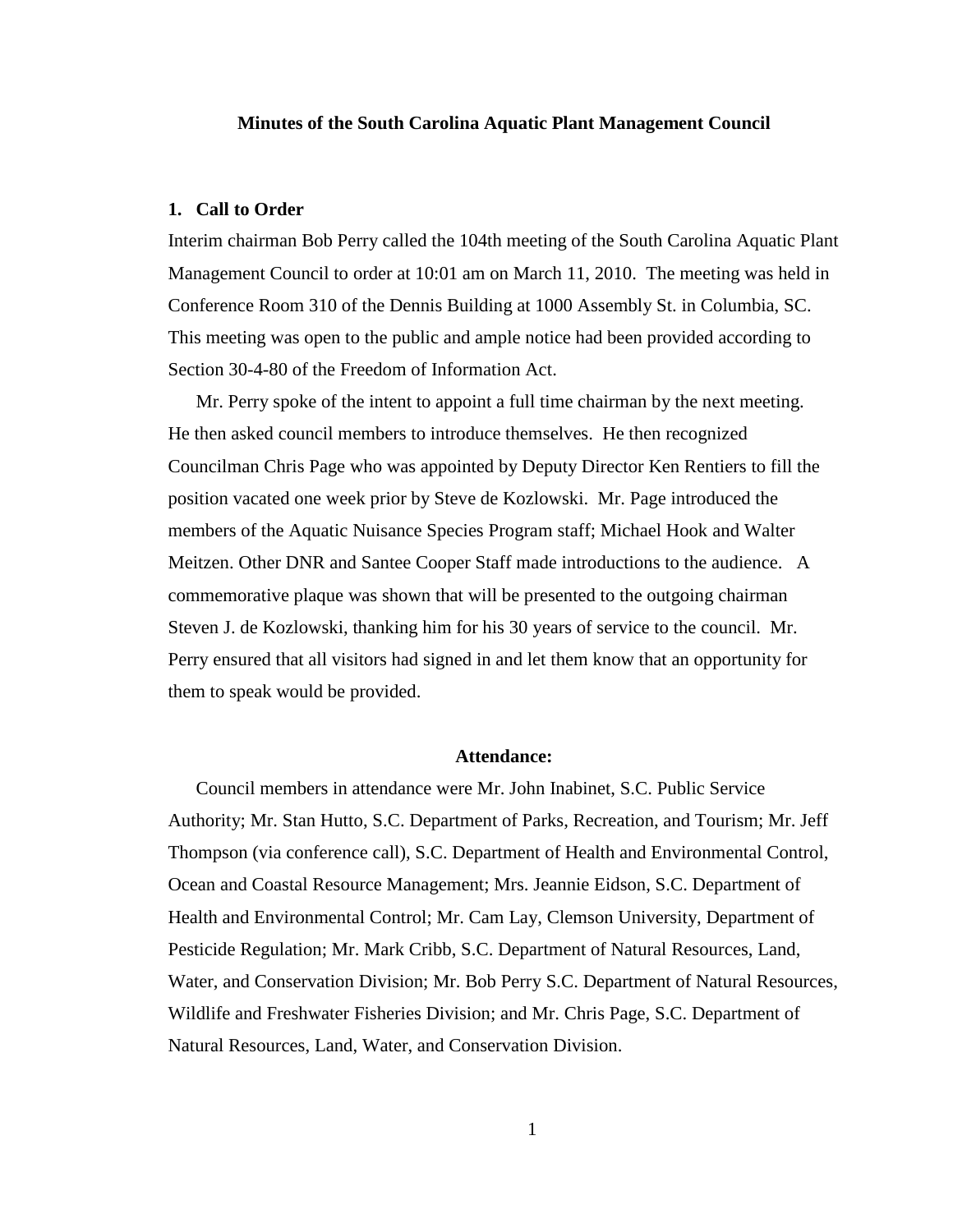Visitors in attendance were Barry Beasley, Michael Hook, and Walter Meitzen, S.C. Department of Natural Resources, Land, Water, and Conservation Division; Larry McCord and Chip Davis, S.C. Public Service Authority; Scott Lamprecht, S.C. Department of Natural Resources, Wildlife and Freshwater Fisheries Division; Jay A'Hern, SCFishingReport.com; Mary Shriner, Santee Cooper Country; Michael Pallatino, Carl Cagle, Carolyn Cagle, Jennifer Miller, Hugh Miller, Winston Hinds, Alfred Kelley, Ann Kelley, and Debra Gleaton, Goat Island Boat Club.

## **2. Minutes of the January 13, 2010 Council Meeting**

Minutes were reviewed and no changes were offered. Cribb moved to accept the minutes as submitted, Page seconded the motion which carried unanimously.

# **3. Renewal of MOU between Santee Cooper and SCDNR regarding aquatic plant and habitat management goals**

Mr. Perry opened discussion pertaining to the recent MOA renewal which covers the next five years. Updates, improvements, and clarifications were made to the document including but not limited to verbiage pertaining to the *minimum* 10% native vegetation coverage threshold. The council and audience were provided with a copy of the MOA.

# **4. Final Draft 2010 Aquatic Plant Management Plan to be released for public comments**

Mr. Page took the floor to discuss the public comments received in response to this year's plan. The council and visitors were provided with a synopsis of comments. 675 comments were received with 69 or 10% in opposition. This far exceeds the typical amount received. Refer to the included handout for an overview of comments.

Mr. McCord discussed current vegetation coverage in the Santee Cooper system. Current surveys indicate that 18.2% is vegetated; however the exotic species crested floating heart accounts for approximately 2,000 acres. If crested floating heart is successfully removed from the system, approximately 16.3% of Lake Marion and 13.5% of Lake Moultrie would remain vegetated which equates to 15.15% of the entire system. Mr. McCord reminded the audience that efforts will be made to expand native vegetation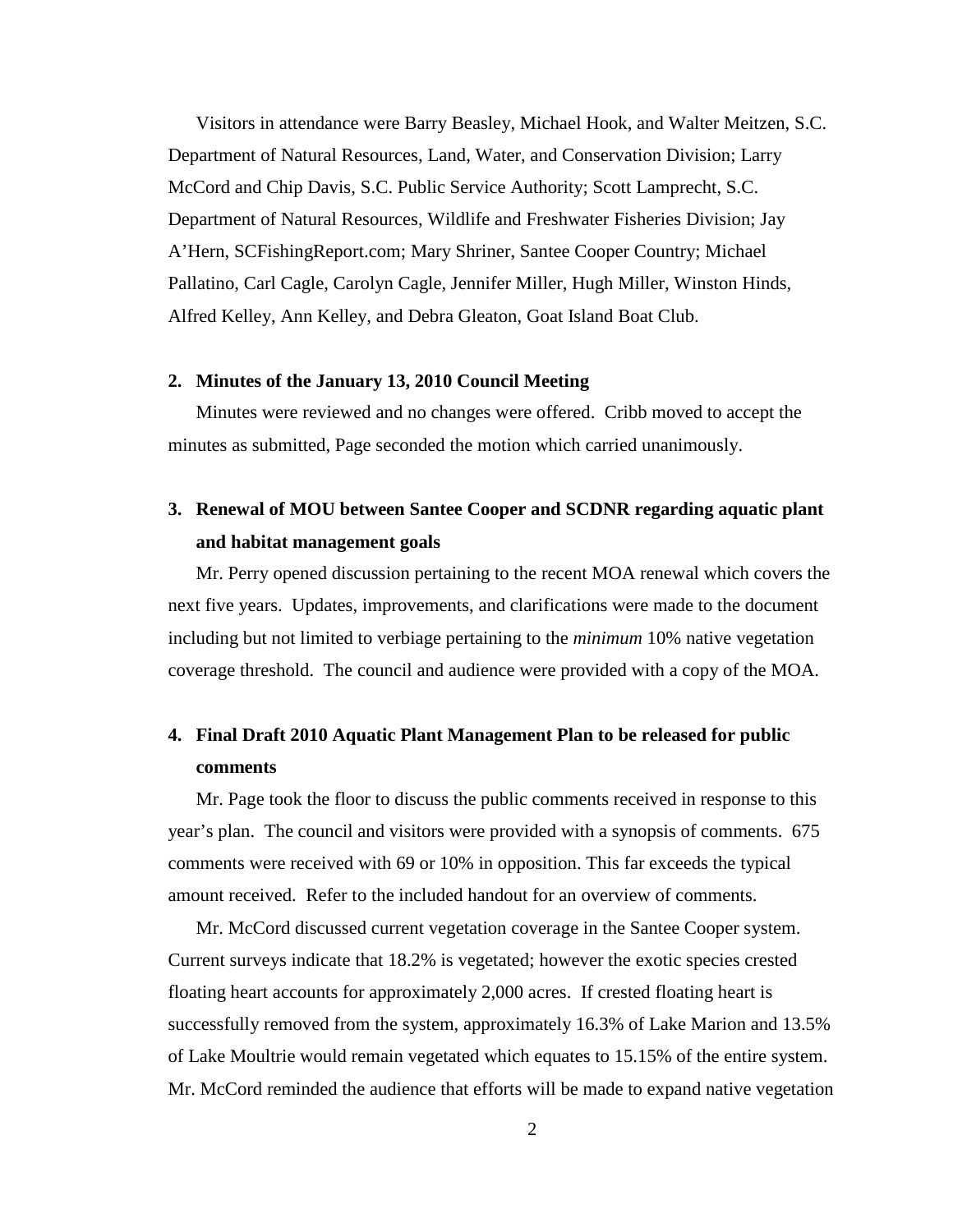coverage and opportunities will arise for volunteer support of the efforts as lake conditions allow. Plant coverage surveys of the lake system have employed outside contractors who use aerial photography including hyperspectral imaging to measure and identify aquatic plants. Lake management staff then ground truth that data by boat. Santee Cooper, DNR, and the APMC support the methods employed in the surveys, which were validated by USGS personnel in the 1990's.

Mr. Lamprecht discussed vegetation and the health of the fishery in the lake. The most severe effects of the recent long term drought included reductions in both vegetation and some fish populations. The effects are most notable above I-95 due to the extensive dewatering of the lake bed in that area. Return of water to the system and a more normal inflow through the spring will help populations increase from the modest declines recently seen. Mr. Inabinet added that typical annual inflow to the lake system is 15,000 cu ft/sec. On average, that number was reduced by 33% over the last 10 years.

Mr. Inabinet discussed the number of national fishing tournaments visiting the lakes in the recent past. Since 1975, 51 tournaments were held on the lakes. 25 tournaments or 50% of the total have been held in the last five years. During the 15 years when hydrilla dominated the system 3 tournaments were held. This refutes the claim that national tournaments have stayed away from the lakes since the decline in hydrilla.

Mr. Perry opened the floor to comments from the visitors.

Mr. Alfred Kelley of the Goat Island Boat Club spoke in support of the continued management of vegetation, hydrilla especially. He recalled the problems associated with its dominance of the system. Also, he mentioned the economic impact of hydrilla with respect to his real estate business. During the height of hydrilla his business was hurt more than anything he has seen in connection with the recent economic recession.

Mrs. Debra Gleaton offered the help and support of the Goat Island Boat Club in restoration/transplant efforts.

Mr. Carl Cagle wanted express his support of the plan and said that there would have been more letters of support if only the supporters had realized earlier that such a push was on by those advocating the increase of hydrilla populations.

Mrs. Mary Shriner of the Santee Counties Promotion Commission; Santee Country discussed the problems associated with hydrilla and the complaints that she received from